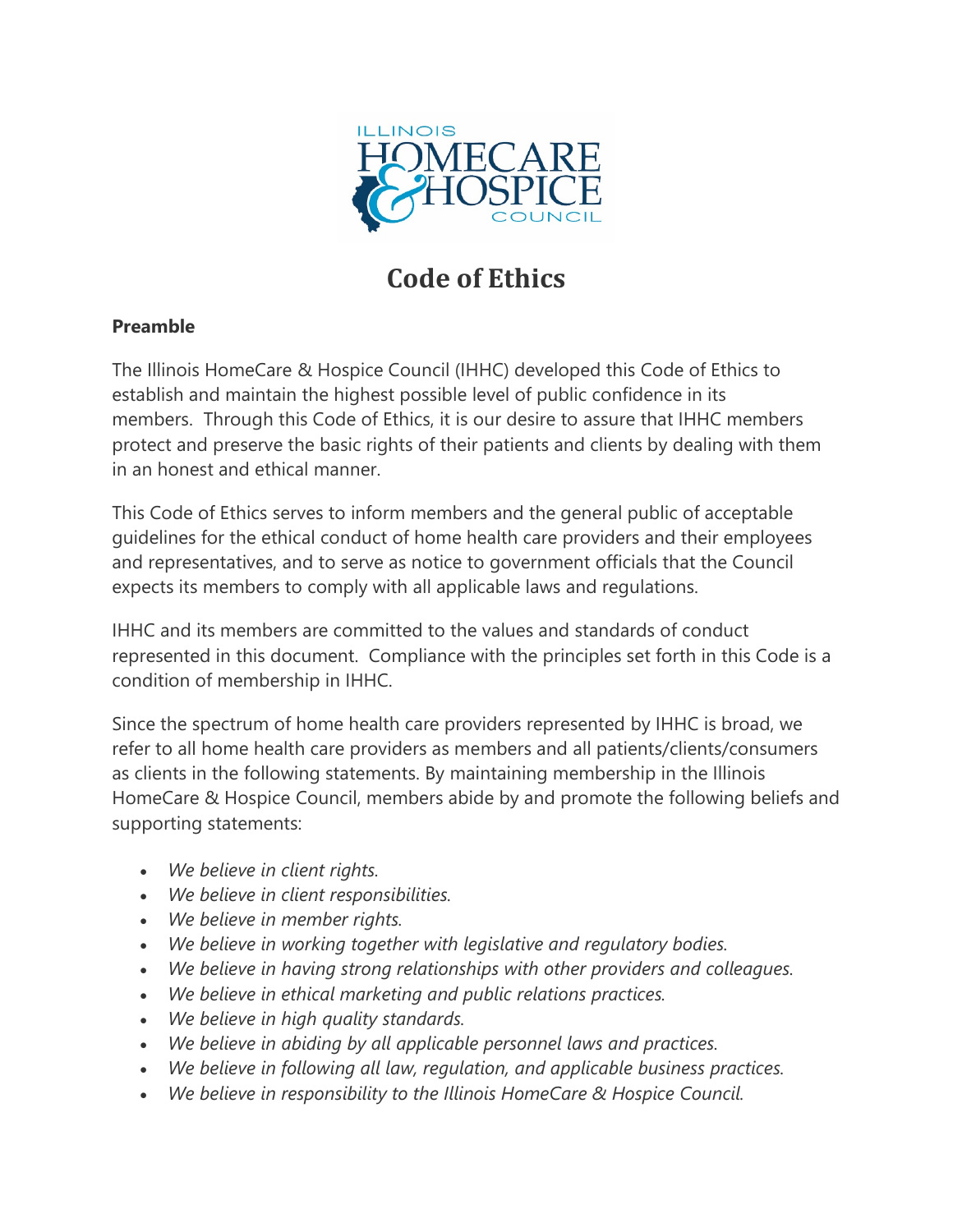### **We believe in client rights.**

- 1. Members have the responsibility to develop, adopt, and observe clients' rights in a manner necessary to contribute to lawful and effective client care and satisfaction. A copy of these clients' rights will be provided to all clients regardless of age or reimbursement source, at or before the initial home visit. These rights will be respected by all home care personnel and integrated into all member programs.
- 2. The client shall be treated with courtesy and respect regardless of their sex, age, color, creed or sexual orientation.
- 3. The client has the right to be informed concerning their care, and to participate in planning and approving the care they receive; and to have their wishes and preferences honored whenever possible.
- 4. Client privacy is carefully guarded. Personal information shall be used only as authorized by regulation.
- 5. Oral and written statements to clients and to the public shall honestly and accurately represent services, benefits, costs, and provider capability.
- 6. The member has a process by which complaints are received, recorded, investigated, and acted upon in a timely manner without repercussions to the client. Clients will be informed of this process at the initial home visit and as may be necessary.
- 7. Services shall be delivered in a timely manner according to the service plan.
- 8. The client has the right to refuse treatment within the confines of the law and to be informed of the consequences of his/her actions.
- 9. A client denied service solely on his/her inability to pay shall have the right of referral.

## **We believe in client responsibilities.**

- 1. The client has the responsibility for assisting in the provision of a safe environment.
- 2. The client has the responsibility for supplying accurate and complete information regarding past illness, hospitalizations, medications and other matters relating to his/her health.
- 3. The client is responsible for informing the member when they are unable to accept a home health visit.
- 4. The client is responsible for treating member's personnel with respect.
- 5. The client has the responsibility to participate in the plan of care.

## **We believe in member rights.**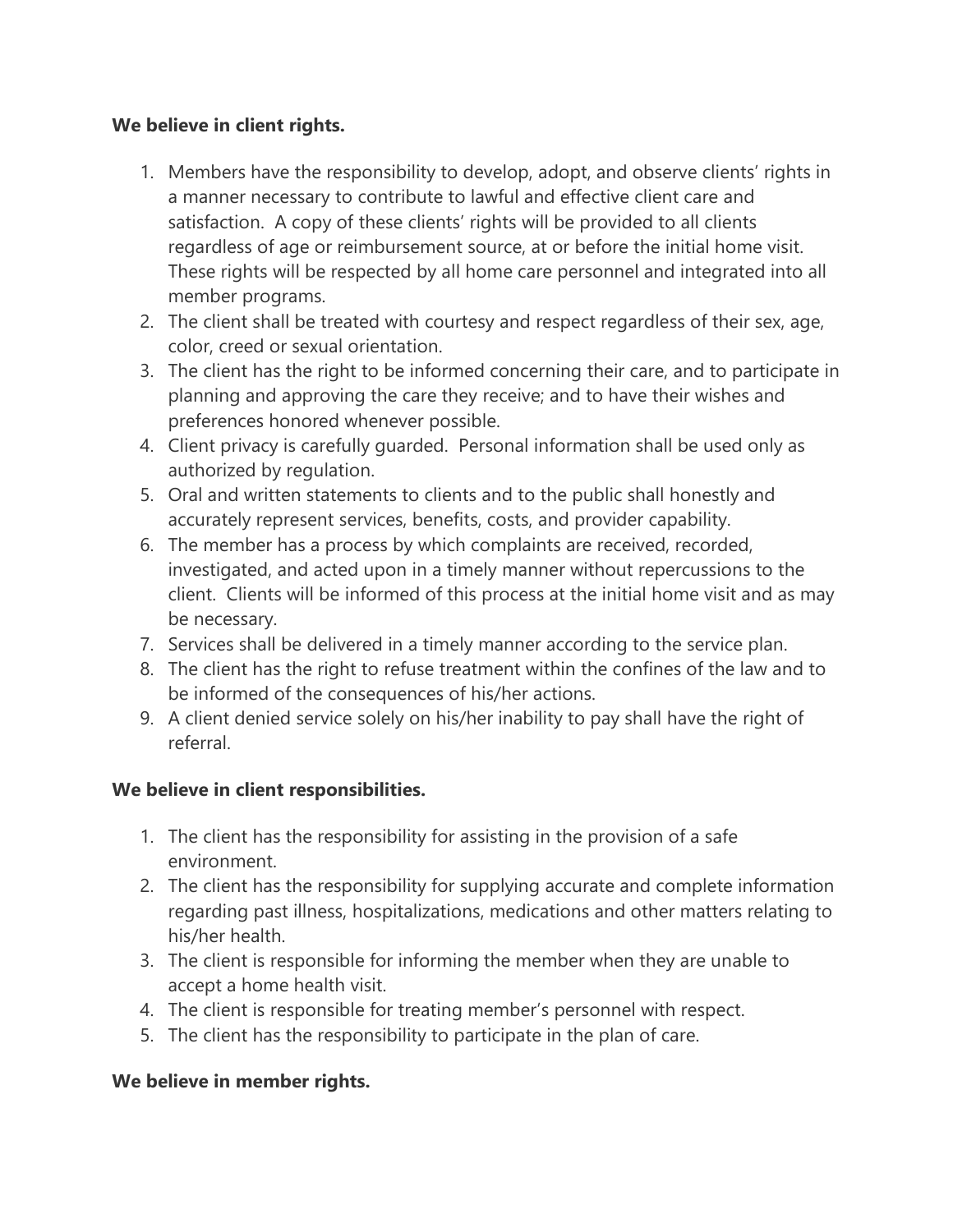- 1. Members have the right to refuse to provide care to the client based on their admission/service provision criteria.
- 2. Members have the right to be assured of a safe work environment for their employees and representatives when providing services in the client's home.
- 3. Members have the right to discontinue services based on written and established policies and with proper notification to clients.

## **We believe in working with legislative and regulatory bodies.**

- 1. Members shall participate in and contribute to the Federal and State legislative processes as related to the home health care industry.
- 2. Members shall voice the needs of the industry to those who can affect change.

#### **We believe in having strong relationships with other providers and colleagues.**

- 1. Members shall engage in ethical conduct so that the client has freedom of choice.
- 2. Members shall honestly and conscientiously cooperate in providing information for referrals and work cooperatively to assure comprehensive services tailored to meet the client's needs.
- 3. A member or its employees shall not knowingly initiate contact with a client currently treated by another home health care provider for the purpose of attempting to persuade the client to change home health care providers.

## **We believe in ethical marketing and public relations practices.**

- 1. Members shall not solicit or permit an employee to solicit clients through coercion or harassment.
- 2. Oral and written statements to the public, clients, and other health care providers shall honestly and accurately represent services, benefits, cost, and provider capability.
- 3. Members shall not engage in door-to-door solicitation of clients and shall not coerce or harass clients or families to utilize their services.
- 4. Members shall not, either directly or indirectly, offer or provide compensation, gifts, loans, entertainment, favors, goods or services of value to any person or entity, including, but not limited to, employees, physicians or other health care providers, or businesses, for the purpose of inducing or influencing such person or entity to refer clients to the member.

#### **We believe in high quality standards.**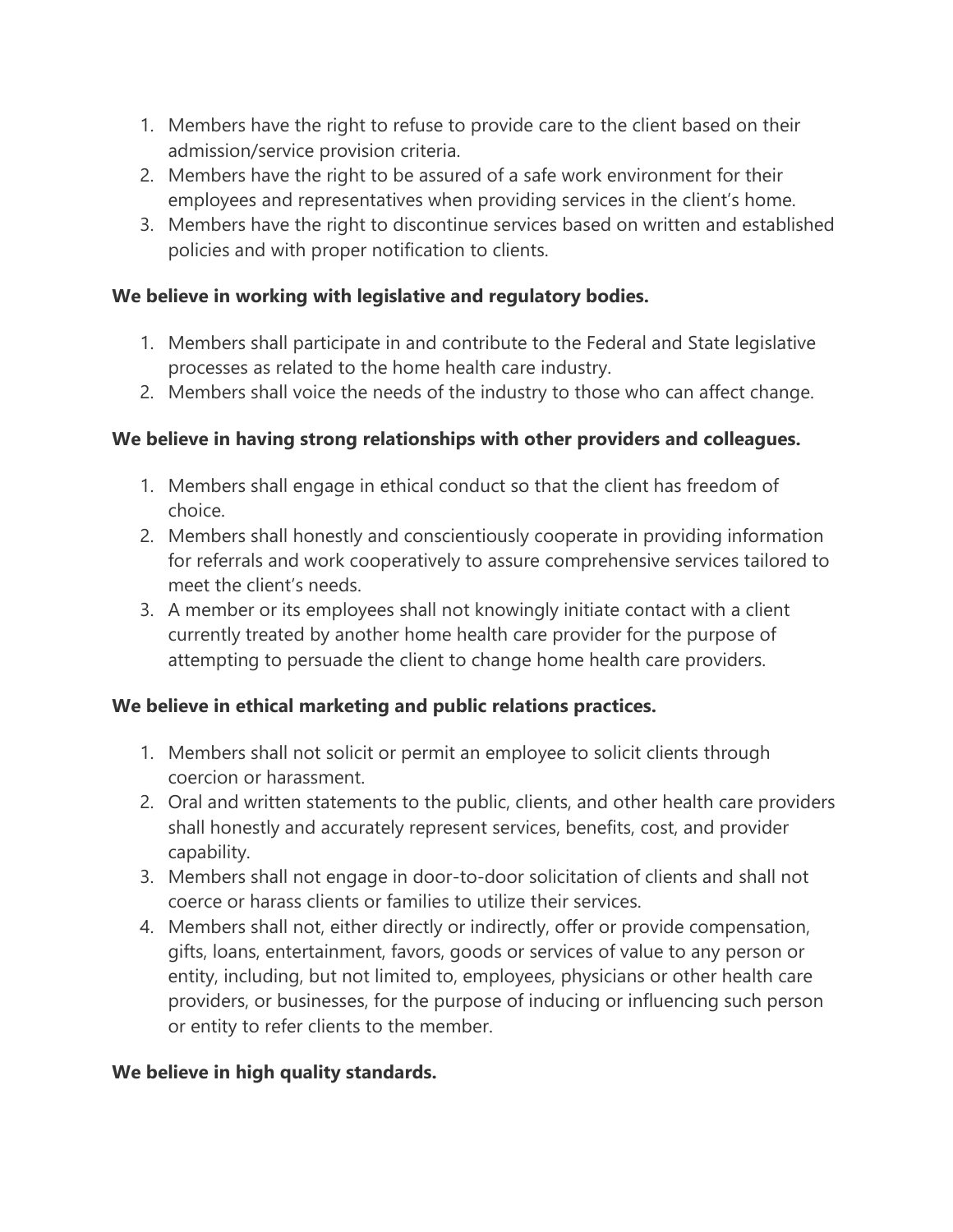- 1. Members will have a quality assurance plan in place.
- 2. Members will maintain current licensure/certification as required and provide care within the scope of professional standards of practice and/or applicable laws and regulations.
- 3. Members shall ensure that all caregiving staff are qualified, trained and supervised to meet the needs of the clients they serve.
- 4. Members shall check references and conduct required background checks for all caregiving staff before they are assigned to provide care.
- 5. Members shall develop a written plan of care, service plan or care plan for each of its clients, and provide a copy of that plan to the client. Services provided shall comply with accepted standards of quality and professional practice and will follow the care plan as prepared.
- 6. Members shall have processes to provide on-call or back-up staff to fill in for caregiving staff in case of illness or emergencies.
- 7. Members shall have a written procedure in place to respond swiftly and compassionately whenever client abuse, neglect, or theft is suspected or alleged.
- 8. When direct care services are delivered, the intervention will be based on the assessment of the client's total health status, functional ability, knowledge deficits, service needs and caregiver support.
- 9. The level of service will be appropriately matched with the client's needs and the caregiver's qualifications as defined in the member's job description.
- 10. Continuity of service will be provided through a continuous process of communication, evaluation and coordination.

## **We believe in abiding by all applicable personnel laws and practices.**

- 1. Members shall be an equal opportunity employer and comply with applicable laws, rules, and regulations.
- 2. Members shall have written personnel policies in place, shall make them available and shall apply them uniformly to all employees.
- 3. Members shall have an employee safety program. Coverage for job related injuries will be provided for all employees.
- 4. Orientation will be provided for all staff prior to their assuming care responsibilities.
- 5. Members shall provide and promote continuing education and in-service training for all employees and representatives to update knowledge and skills needed to give competent care and to remain in compliance with all applicable regulations.
- 6. Members shall provide an on-going evaluation process for all personnel.